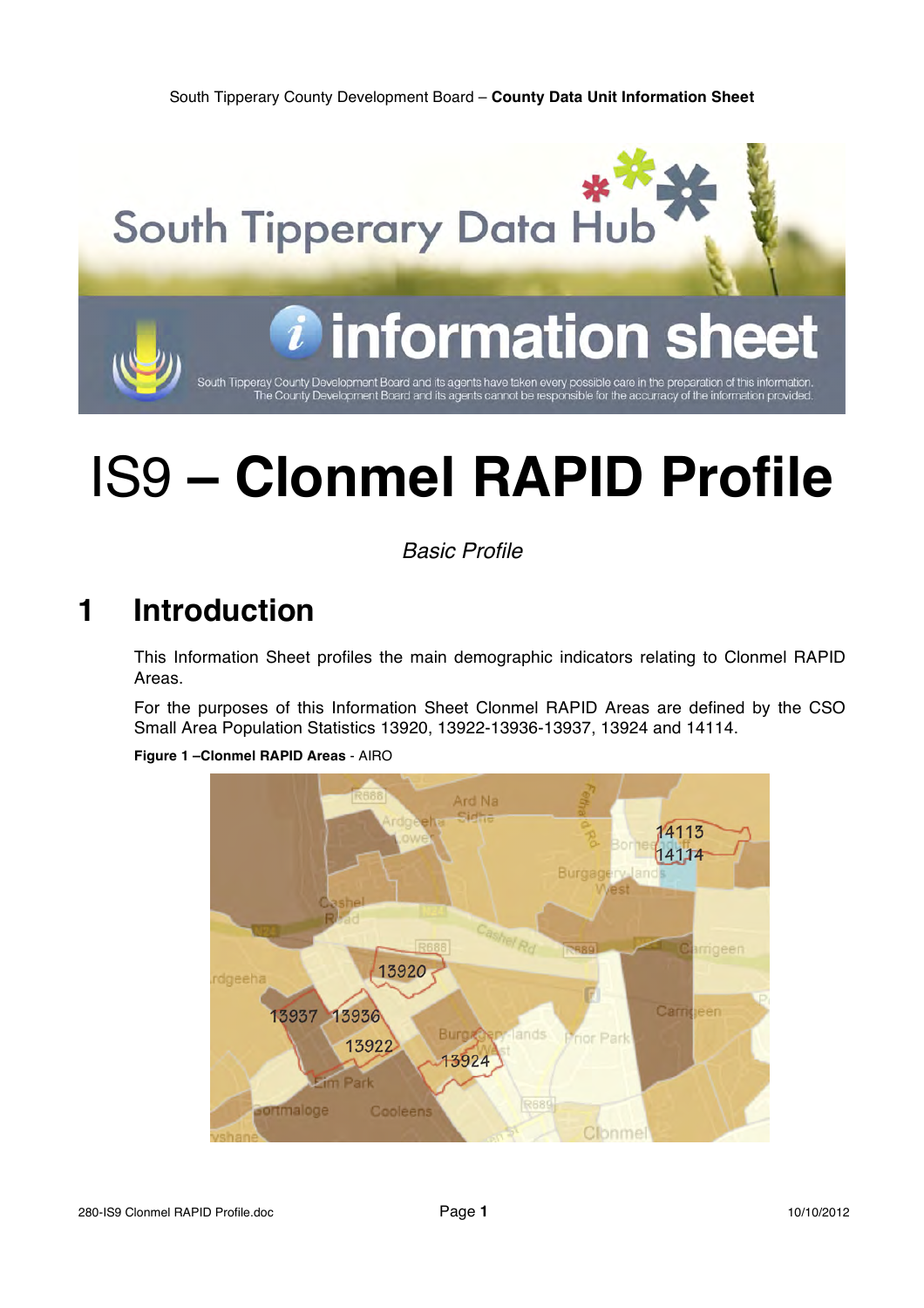#### *Note:*

*Electoral Divisions (EDs) are used to record population figures. EDs are the smallest legally defined administrative areas in the State for which Small Area Population Statistics (SAPS) are published from the Census.*

*The census figures are compiled by the Central Statistics Office (CSO) (www.cso.ie).*

*The main household census caters for up to six persons present in the household on Census Night. There were 30 questions in the 2011 census form to be answered in respect of each individual who was present in the household. In addition, there were 11 household questions that the householder was required to answer relating to the household's accommodation. The household form also sought limited information about persons who were temporarily away from the household on census night.*

# **2 Population**

Over the five-year inter-censal period between 2006 and 2011 the population of the State increased by 8.22% to 4,588,252. In South Tipperary, the population only increased by 6.26% to 88,432.

In 2011, population of the Clonmel RAPID areas identified above was 1,625 persons.

| <b>Small Area</b><br>Reference | <b>Population 2011</b> | <b>Males 2011</b> | % Males 2011 | Females 2011 | % Females 2011 |
|--------------------------------|------------------------|-------------------|--------------|--------------|----------------|
| 13920                          | 291                    | 138               | 47.42        | 153          | 52.58          |
|                                |                        |                   |              |              |                |
| 13922                          | 233                    | 118               | 50.64        | 115          | 49.36          |
| 13936                          | 268                    | 128               | 47.76        | 140          | 52.24          |
| 13937                          | 331                    | 156               | 47.13        | 175          | 52.87          |
| Sub Total                      | 832                    | 402               | 48.32        | 430          | 51.68          |
|                                |                        |                   |              |              |                |
| 13924                          | 252                    | 118               | 46.83        | 134          | 53.17          |
|                                |                        |                   |              |              |                |
| 14114                          | 250                    | 119               | 47.60        | 131          | 52.40          |
|                                |                        |                   |              |              |                |
| <b>Total</b>                   | 1,625                  | 777               | 47.82        | 848          | 52.18          |

**Table 1 – Population by Gender 2011**

# **3 Social Class 2006**

The following table is an estimate of the social class composition of RAPID Area 13924, as recorded by the Census of Population 2006. This data was obtained from the AIRO Geoprofile Tool.

**Table 2 – Clonmel RAPID Area 13924 – Estimated Social Class Composition 2006**

| <b>Social Class Statistics</b>                 | <b>RAPID 13924</b> | <b>State</b> | South-East | <b>Tipperary South</b> |
|------------------------------------------------|--------------------|--------------|------------|------------------------|
| Social Class Total                             | 224                | 4,239,848    | 460.838    | 83,221                 |
| Social Class 1 - Professional<br>Workers       | 6                  | 277,062      | 24,305     | 4,063                  |
| Social Class 1 - Professional<br>Workers %     | 3                  |              | 5          | 5                      |
| Social Class 2 - Managerial and<br>Technical   | 33                 | 1,117,986    | 115,250    | 19,863                 |
| Social Class 2 - Managerial and<br>Technical % | 15                 | 26           | 25         | 24                     |
| Social Class 3 - Non-Manual                    | 36                 | 721,731      | 75.098     | 13,652                 |

*/continued*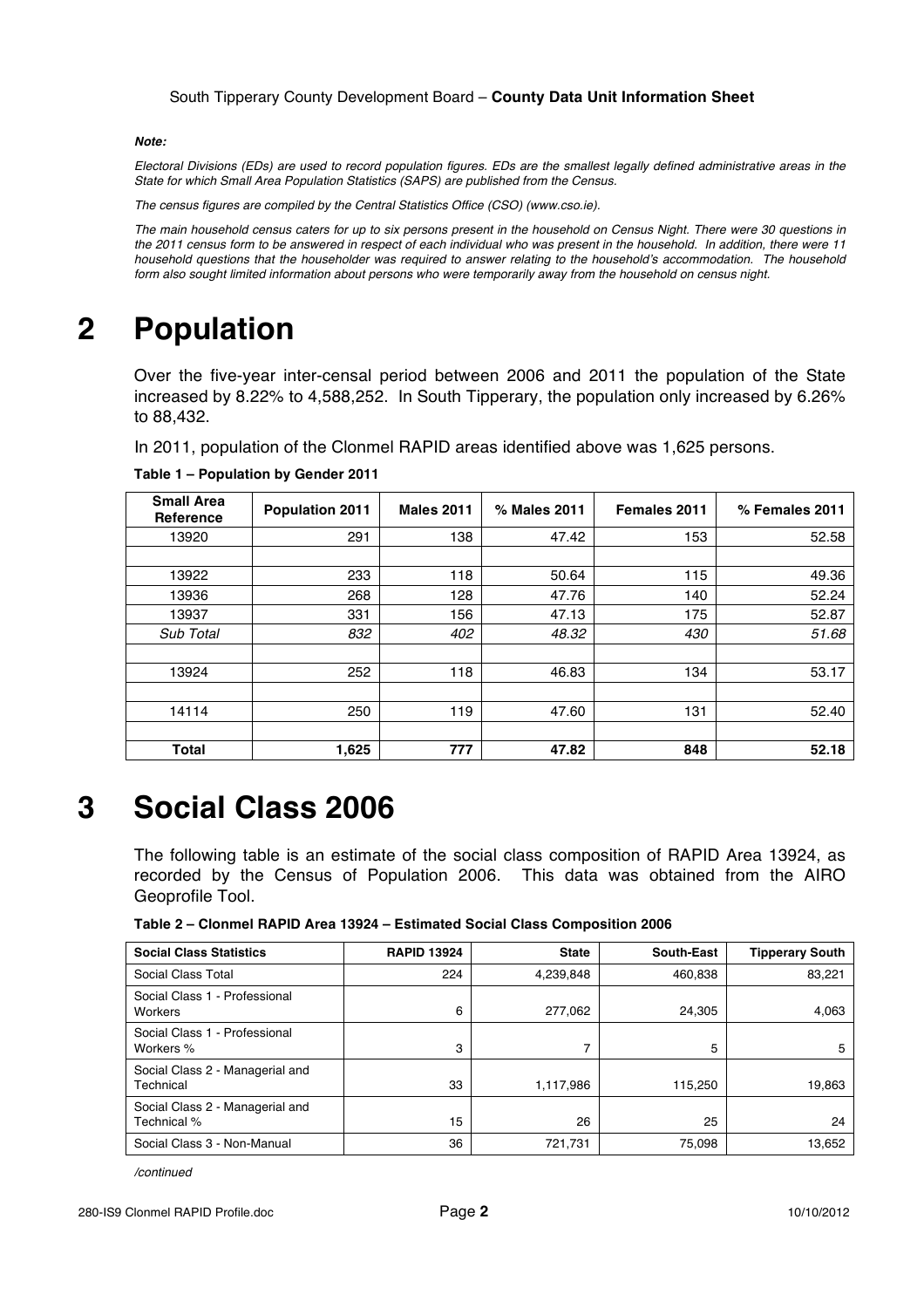| <b>Social Class Statistics</b>                                | <b>RAPID 13924</b> | <b>State</b>                       | South-East                         | <b>Tipperary South</b>             |
|---------------------------------------------------------------|--------------------|------------------------------------|------------------------------------|------------------------------------|
| Social Class 3 - Non-Manual %                                 | 16                 | 17                                 | 16                                 | 16                                 |
| Social Class 4 - Skilled Manual                               | 34                 | 725,938                            | 88,247                             | 15,391                             |
| Social Class 4 - Skilled Manual %                             | 15                 | 17                                 | 19                                 | 18                                 |
| Social Class 5 - Semi-Skilled                                 | 36                 | 469,320                            | 57,197                             | 10,923                             |
| Social Class 5 - Semi-Skilled %                               | 16                 | 11                                 | 12                                 | 13                                 |
| Social Class 6 - Unskilled                                    | 14                 | 180,371                            | 25,226                             | 5,134                              |
| Social Class 6 - Unskilled %                                  | 6                  | 4                                  | 5                                  | 6                                  |
| Social Class 7 - All Others Gainfully<br>Occupied & Unknown   | 65                 | 747,440                            | 75,515                             | 14,195                             |
| Social Class 7 - All Others Gainfully<br>Occupied & Unknown % | 29                 | 18                                 | 16                                 | 17                                 |
| Haase Deprivation Score (Relative)<br>2006 Only               | N/A                | $\overline{2}$                     | 0                                  | -1                                 |
| Haase Deprivation Score Category<br>2006 Only                 | N/A                | <b>Marginally Above</b><br>Average | <b>Marginally Below</b><br>Average | <b>Marginally Below</b><br>Average |

*/continued*

## **4 Education 2006**

The following table is an estimate of the education profile of RAPID Area 13924, as recorded by the Census of Population 2006. This data was obtained from the AIRO Geoprofile Tool.

**Table 3 - Clonmel RAPID Area 13924 – Estimated Education Profile 2006**

| <b>Education Statistics</b>      | <b>RAPID 13924</b> | <b>State</b> | <b>South-East</b> | <b>Tipperary South</b> |
|----------------------------------|--------------------|--------------|-------------------|------------------------|
| <b>Total Completed Education</b> | 164                | 2,850,333    | 313,607           | 57,213                 |
| No Formal Primary                | 45                 | 514,085      | 61,171            | 11,136                 |
| No Formal Primary %              | 27.44              | 18.04        | 19.51             | 19.46                  |
| Lower Secondary                  | 42                 | 573,411      | 75,967            | 14,508                 |
| Lower Secondary %                | 25.61              | 20.12        | 24.22             | 25.36                  |
| <b>Higher Secondary</b>          | 43                 | 803,498      | 92,316            | 17,414                 |
| Higher Secondary %               | 26.22              | 28.19        | 29.44             | 30.44                  |
| <b>Third Level Degree</b>        | 18                 | 639,120      | 58,382            | 9,688                  |
| Third Level Degree %             | 10.98              | 22.42        | 18.62             | 16.93                  |
| <b>Third Level Postgraduate</b>  | 5                  | 175,570      | 13,112            | 2,185                  |
| Third Level Postgraduate %       | 3.05               | 6.16         | 4.18              | 3.82                   |
| <b>Third Level Doctorate</b>     | 0                  | 14,412       | 711               | 112                    |
| Third Level Doctorate %          | 0                  | 0.51         | 0.23              | 0.2                    |
| Not Stated                       | 11                 | 130,237      | 11,948            | 2,170                  |
| Not Stated %                     | 6.71               | 4.57         | 3.81              | 3.79                   |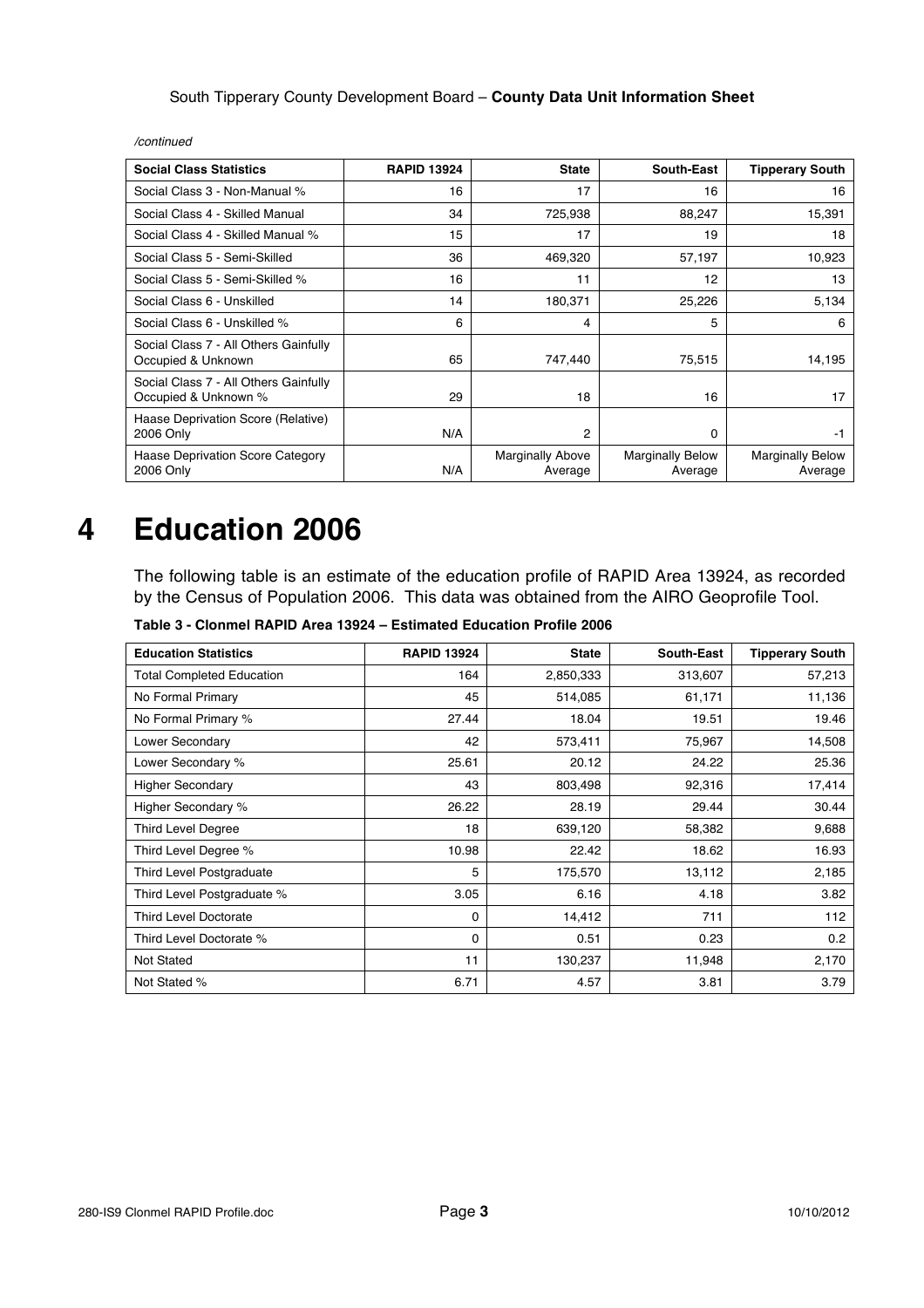### **5 Economic Status 2006**

The following table is an estimate of the economic status profile of RAPID Area 13924, as recorded by the Census of Population 2006. This data was obtained from the AIRO Geoprofile Tool.

| <b>Economy Statistics</b>        | <b>RAPID 13924</b> | <b>State</b> | <b>South-East</b> | <b>Tipperary South</b> |
|----------------------------------|--------------------|--------------|-------------------|------------------------|
| Total Population 15 +            | 187                | 3,375,399    | 362,232           | 65,693                 |
| Total Labour Force 15 +          | 100                | 2,109,498    | 219,759           | 39,174                 |
| Total Non Labour Force 15+       | 85                 | 1,252,919    | 141,205           | 26,249                 |
| Population At Work 15+           | 85                 | 1,930,042    | 199,981           | 35,828                 |
| Population At Work (LF) 15+ %    | 85                 | 91.49        | 91                | 91.46                  |
| Population At Work (T) 15+ %     | 45.45              | 57.18        | 55.21             | 54.54                  |
| Population Unemployed 15+        | 15                 | 179,456      | 19,778            | 3,346                  |
| Population Unemployed (LF) 15+ % | 15                 | 8.51         | 9                 | 8.54                   |
| Population Unemployed (T) 15+ %  | 8.02               | 5.32         | 5.46              | 5.09                   |
| Population Students 15+          | 14                 | 349,596      | 33,490            | 5,672                  |
| Population Students 15+ %        | 7.49               | 10.36        | 9.25              | 8.63                   |
| Population Home Duties 15+       | 23                 | 387,014      | 46,686            | 8,767                  |
| Population Home Duties 15+ %     | 12.3               | 11.47        | 12.89             | 13.35                  |
| <b>Population Retired</b>        | 30                 | 377,927      | 44,111            | 8,345                  |
| Population Retired %             | 16.04              | 11.2         | 12.18             | 12.7                   |
| Population Unable to Work 15+    | 19                 | 138,382      | 16,918            | 3,465                  |
| Population Unable to Work 15+ %  | 10.16              | 4.1          | 4.67              | 5.27                   |
| Population Other 15+             | $\overline{2}$     | 12,982       | 1,268             | 270                    |
| Population Other 15+ %           | 1.07               | 0.38         | 0.35              | 0.41                   |
| Economic Dependency Ratio        | 118.82             | 74.21        | 80.5              | 82.6                   |

**Table 4 - Clonmel RAPID Area 13924 – Estimated Economic Status Profile 2006**

### **6 Household Structure 2006**

The following table is an estimate of the household structure of RAPID Area 13924, as recorded by the Census of Population 2006. This data was obtained from the AIRO Geoprofile Tool.

**Table 5 - Clonmel RAPID Area 13924 – Estimated Household Structure Profile 2006**

| <b>Household Statistics</b>         | <b>RAPID</b><br>13924 | <b>State</b> | South-East | Tipperary<br>South |
|-------------------------------------|-----------------------|--------------|------------|--------------------|
| <b>Total Number of Households</b>   | 77                    | 1,469,521    | 160,367    | 29,375             |
| Households 1 Person                 | 23                    | 329.450      | 35,537     | 6,863              |
| Households 1 Person %               | 29.87                 | 22.42        | 22.16      | 23.36              |
| Households 1 Couple                 | 14                    | 269.542      | 30.463     | 5,475              |
| Households 1 Couple %               | 18.18                 | 18.34        | 19         | 18.64              |
| Households 1 Couple With Children   | 21                    | 517.331      | 58.520     | 10.517             |
| Households 1 Couple With Children % | 27.27                 | 35.2         | 36.49      | 35.8               |

*/continued*